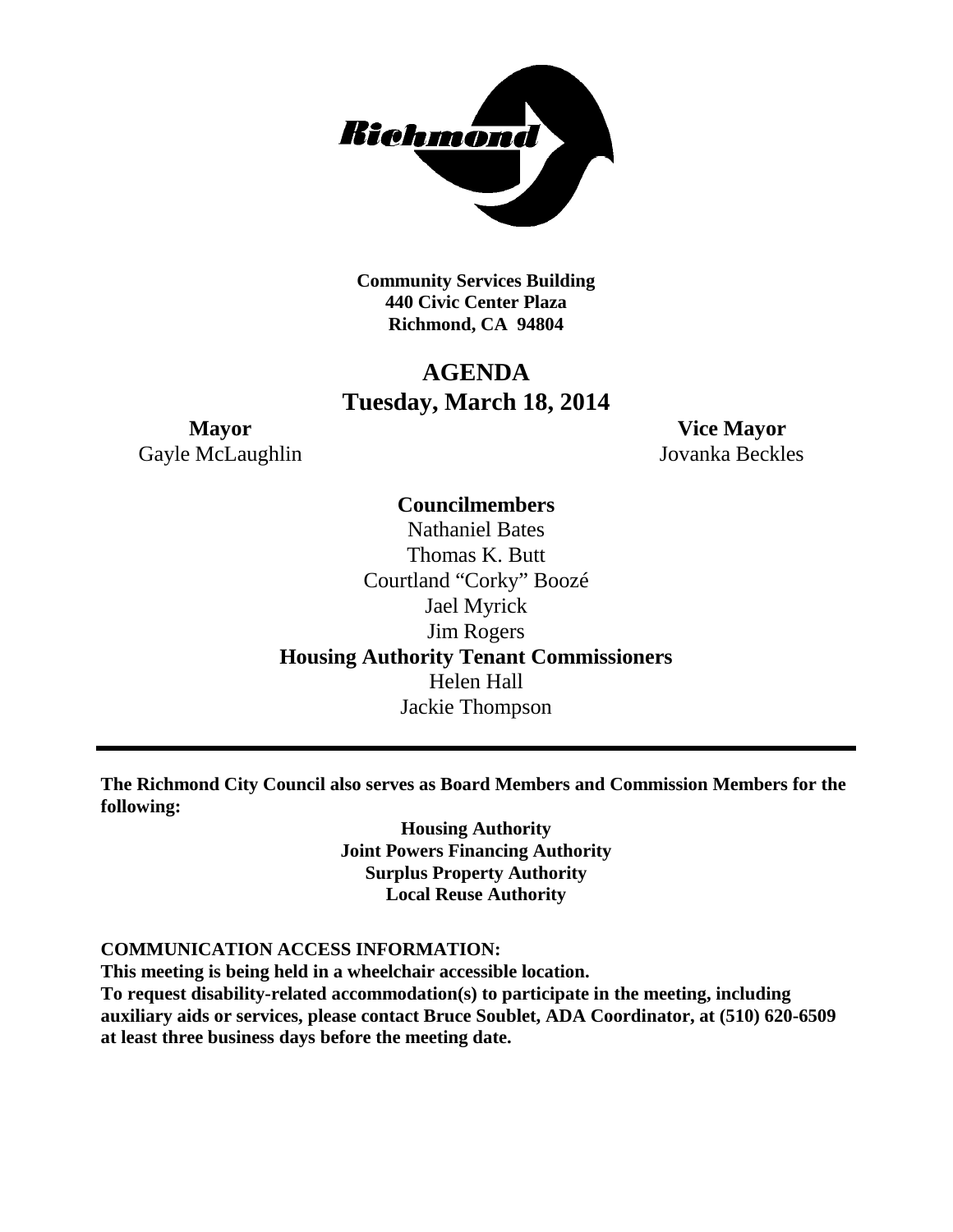# **MEETING PROCEDURES**

The City of Richmond encourages community participation at its City Council meetings and has established procedures that are intended to accommodate public input in a timely and time-sensitive way. As a courtesy to all members of the public who wish to participate in City Council meetings, please observe the following procedures:

**PUBLIC COMMENT ON AGENDA ITEMS:** Anyone who desires to address the City Council on items appearing on the agenda must complete and file a pink speaker's card with the City Clerk **prior** to the City Council's consideration of the item. Once the City Clerk has announced the item and discussion has commenced, no person shall be permitted to speak on the item other than those persons who have submitted their names to the City Clerk. Your name will be called when the item is announced for discussion. **Each speaker will be allowed TWO (2) MINUTES to address the City Council on NON-PUBLIC HEARING items listed on the agenda.**

**OPEN FORUM FOR PUBLIC COMMENT:** Individuals who would like to address the City Council on matters not listed on the agenda or on **Presentations, Proclamations and Commendations, Report from the City Attorney, or Reports of Officers** may do so under Open Forum. All speakers must complete and file a pink speaker's card with the City Clerk **prior** to the commencement of Open Forum. **The amount of time allotted to individual speakers shall be determined based on the number of persons requesting to speak during this item. The time allocation for each speaker will be as follows: 15 or fewer speakers, a maximum of 2 minutes; 16 to 24 speakers, a maximum of 1 and one-half minutes; and 25 or more speakers, a maximum of 1 minute.**

#### **SPEAKERS ARE REQUESTED TO OCCUPY THE RESERVED SEATS IN THE FRONT ROW BEHIND THE SPEAKER'S PODIUM AS THEIR NAME IS ANNOUNCED BY THE CITY CLERK.**

**CONSENT CALENDAR:** Consent Calendar items are considered routine and will be enacted, approved or adopted by one motion unless a request for removal for discussion or explanation is received from the audience or the City Council. A member of the audience requesting to remove an item from the Consent Calendar must complete and file a speaker's card with the City Clerk **prior to the City Council's consideration of Agenda Review.** An item removed from the Consent Calendar may be placed anywhere on the agenda following the City Council's agenda review.

Any law enforcement officer on duty or whose service is commanded by the presiding officer shall be Sergeant-at-Arms of the Council meetings. He/she, or they, shall carry out all orders and instructions given by the presiding officer for the purpose of maintaining order and decorum at the Council meetings (City Council Rules of Procedure and Order Section III F, RMC Section 2.12.030).

**\*\*\*\*\*\*\*\*\*\*\*\*\*\*\*\*\*\*\*\*\*\*\*\*\*\*\*\*\*\*\*\*\*\*\*\*\*\*\*\*\*\*\*\*\*\*\*\*\*\*\*\*\*\*\*\*\*\***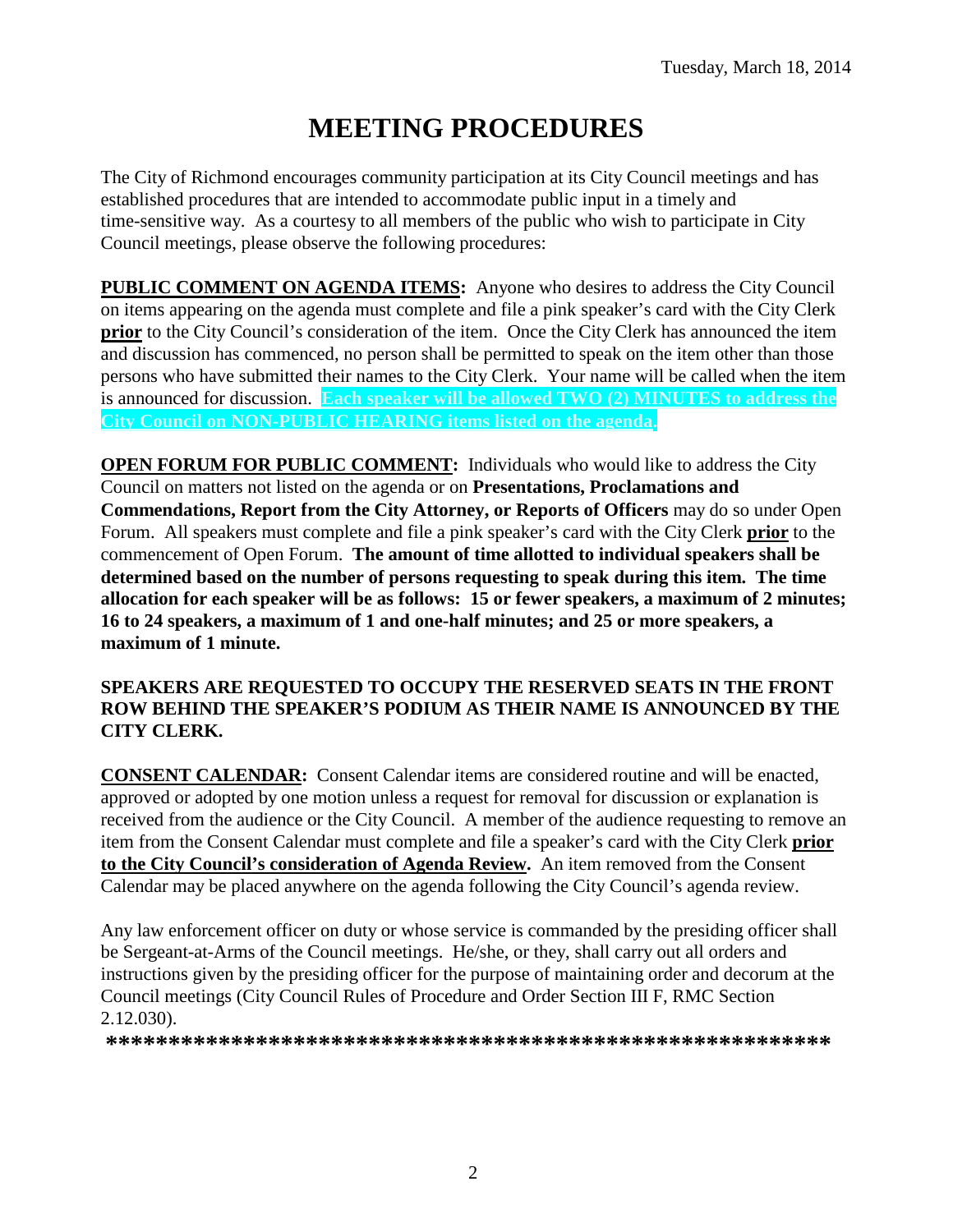# **OPEN SESSION TO HEAR PUBLIC COMMENT ON CLOSED SESSION ITEMS**

5:30 p.m.

- **A. ROLL CALL**
- **B. PUBLIC COMMENT**

#### **C. ADJOURN TO CLOSED SESSION**

## **CLOSED SESSION**

Shimada Room of the Community Services Building

#### **A. CITY COUNCIL**

#### **A-1.** CONFERENCE WITH LABOR NEGOTIATORS (Government Code Section 54957.6):

Agency designated representatives: Lisa Stephenson, Jack Hughes, Chris Magnus and Bill Lindsay Employee organization: Richmond Police Management Association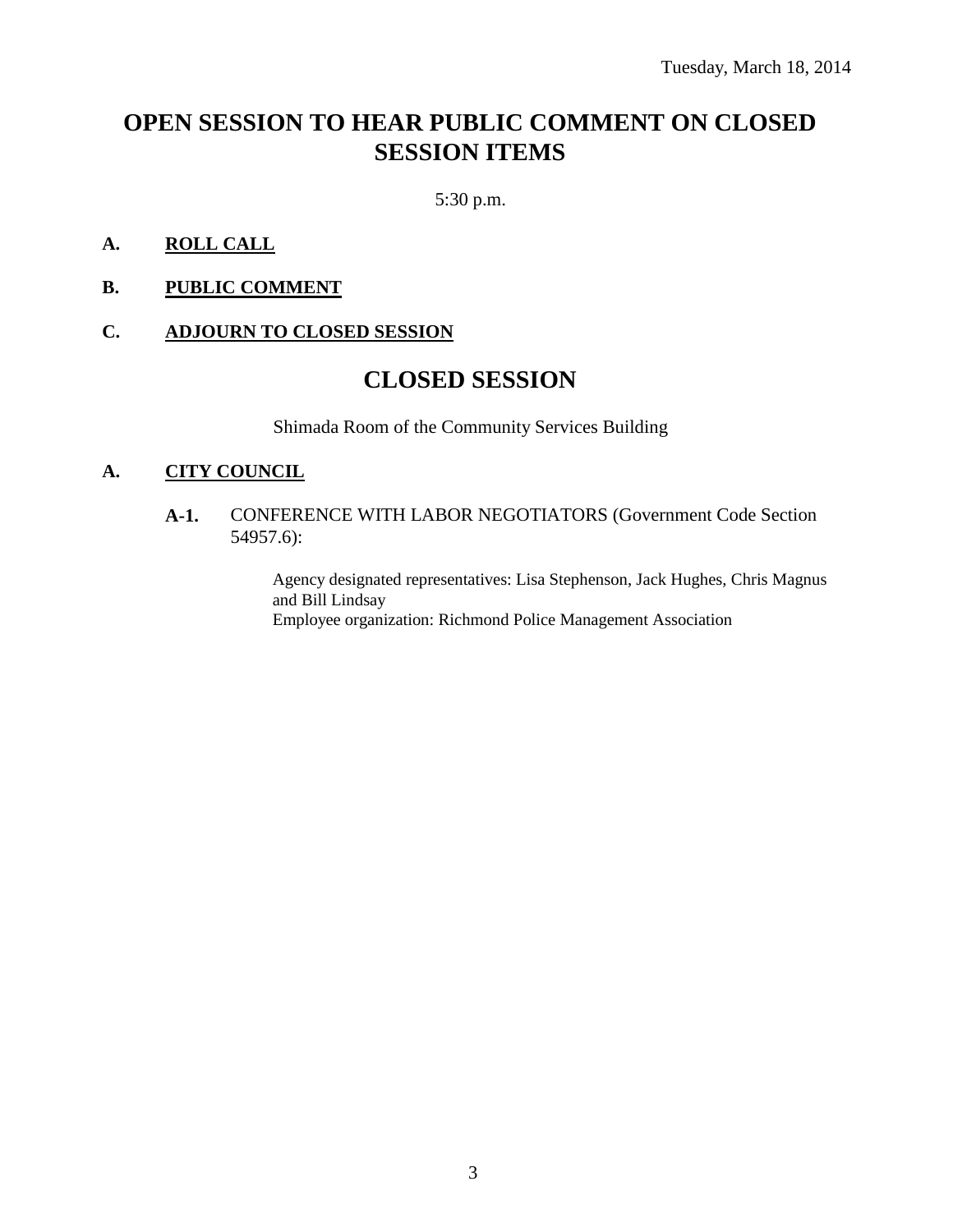# **REGULAR MEETING OF THE RICHMOND CITY COUNCIL**

6:30 p.m.

- **A. PLEDGE TO THE FLAG**
- **B. ROLL CALL**
- **C. STATEMENT OF CONFLICT OF INTEREST**
- **D. AGENDA REVIEW**

#### **E. REPORT FROM THE CITY ATTORNEY OF FINAL DECISIONS MADE AND NON-CONFIDENTIAL DISCUSSIONS HELD DURING CLOSED SESSION**

#### **F. OPEN FORUM FOR PUBLIC COMMENT**

#### **G. CITY COUNCIL CONSENT CALENDAR**

- **G-1.** ADOPT a resolution ordering the preparation of the Engineer's Report for Fiscal Year 2014-2015 regarding improvements and costs for the Hilltop Landscape Maintenance District - Public Works Department (Yader A. Bermudez 231- 3008).
- **G-2.** ADOPT a resolution ordering the preparation of the Engineer's Report for Fiscal Year 2014-2015 regarding improvements and costs for the Marina Bay Landscape and Lighting Maintenance District - Public Works Department (Yader A. Bermudez 231-3008).
- **G-3.** APPROVE a contract with Applied Landscape Materials, Inc. to install blown-in engineered wood fiber safety surfacing that is compliant with applicable ASTM standards and Consumer Product Safety Commission at various city park playgrounds in an amount not to exceed \$19,786.63. The contract term will be from March 19, 2014, to December 30, 2014 - Public Works Department (Yader A. Bermudez 231-3008).
- **G-4.** ACCEPT grant funds from Cities of Services in the amount of \$100,000 to support the City's impact volunteering program's education initiatives, and APPROVE contracts with: (1) Community Alliance for Learning (\$67,900 - \$60,000 from grant fund; \$7,900 from volunteer program funds); (2) Read Aloud Volunteer Program (\$27,000); and (3) Bring Me a Book Foundation (\$13,000) - City Manager's Office (Bill Lindsay 620-6512/Rochelle Monk 620-6511).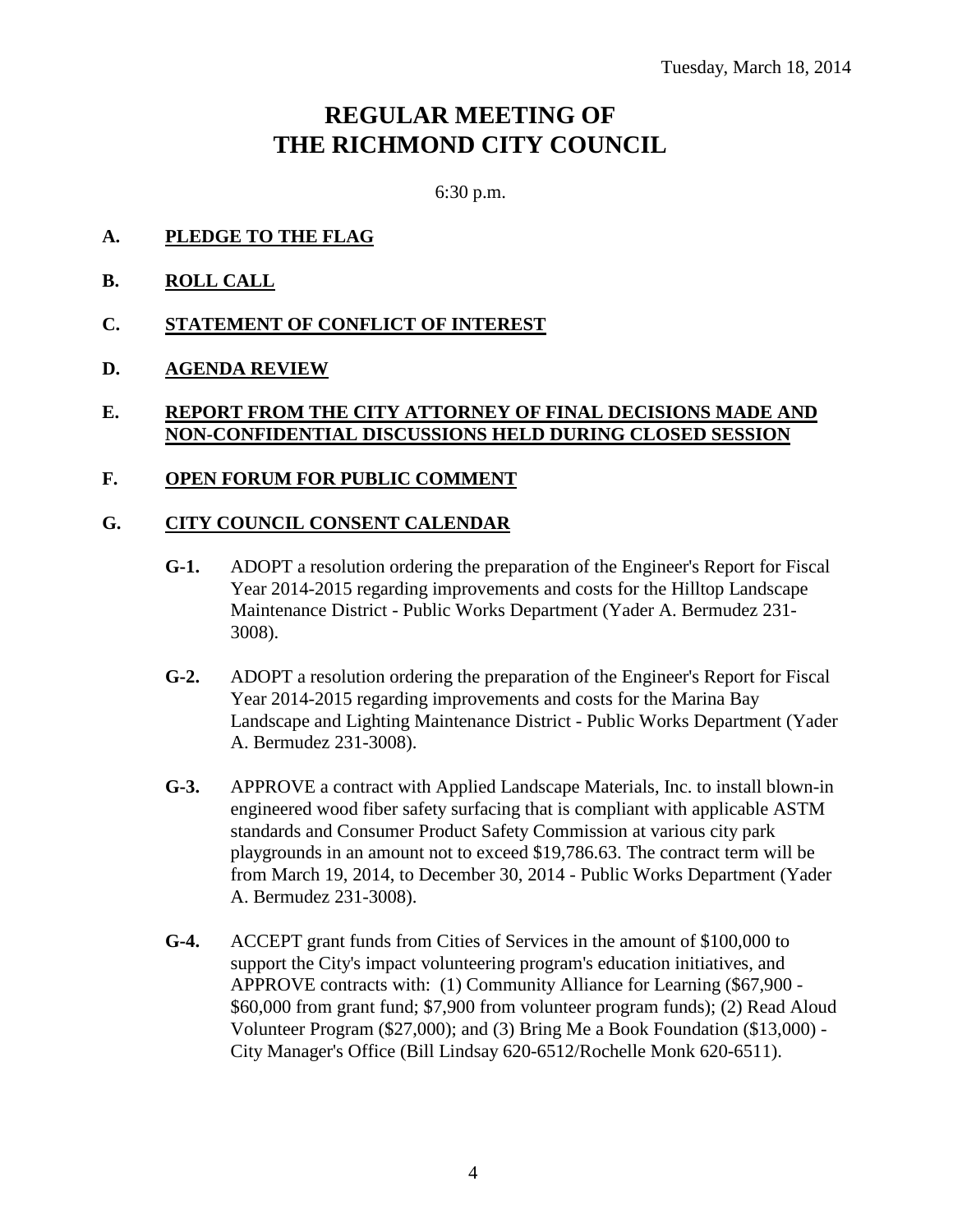- **G-5.** APPROVE a legal services agreement with Morrison & Foerster, LLP for assistance related to the proposed Richmond Bay Campus, including assisting with comments regarding the Draft Environmental Impact Report and Final Environmental Impact Report, and negotiations related to terms, agreements, and infrastructure improvement costs. The term of this agreement shall be from March 18, 2014, through June 30, 2015, and have a payment limit not to exceed \$50,000 - City Manager's Office (Bill Lindsay 620-6512), City Attorney's Office (Bruce Reed Goodmiller 620-6509), and Engineering Services Department (Alan Wolken 307-8091).
- **G-6.** ADOPT an ordinance amendment (second reading) regulating the operation of Second Hand Dealers, including but not limited to "Cash for Gold" businesses and restricting their location to C-2, General Commercial and C-3, Regional Commercial, zoning districts within the City - Planning Department (Richard Mitchell 620-6706).
- **G-7.** APPROVE a contract amendment with Lords Electric Inc. for the installation of a screening wall around the Main Library Emergency Generator currently under construction in an amount not to exceed \$40,000 for a total contract amount of \$90,000 - Public Works Department (Yader A. Bermudez 231-3008).
- **G-8.** REVIEW the budget amendment to the Marina Bay Landscape & Lighting Maintenance District budget and ADOPT a resolution approving the proposed budget amendment - Public Works Department (Yader A. Bermudez 231-3008).
- **G-9.** APPROVE Amendment No. 2 to Fiscal Year 2009/10 Pavement Rehabilitation Project contract with Ghilotti Brothers, Inc. to perform additional infrastructure repairs while paving South 23rd Street from Ohio Avenue to Cutting Boulevard. The contract value will increase by \$90,000 for a total of \$5,214,887 with a continued City-administered contingency and reserve not to exceed \$440,000 - Engineering Services Department (Alan Wolken/Tawfic Halaby 621-1612).
- **G-10.** RECEIVE a monthly report on the Richmond Municipal Sewer District for February 2014 - Engineering Services Department (Alan Wolken/Chad Davisson 307-8091).
- **G-11.** ADOPT a resolution authorizing placement of liens and special assessments for unpaid garbage collection service fees on County property tax records - Finance Department (James Goins 620-6740).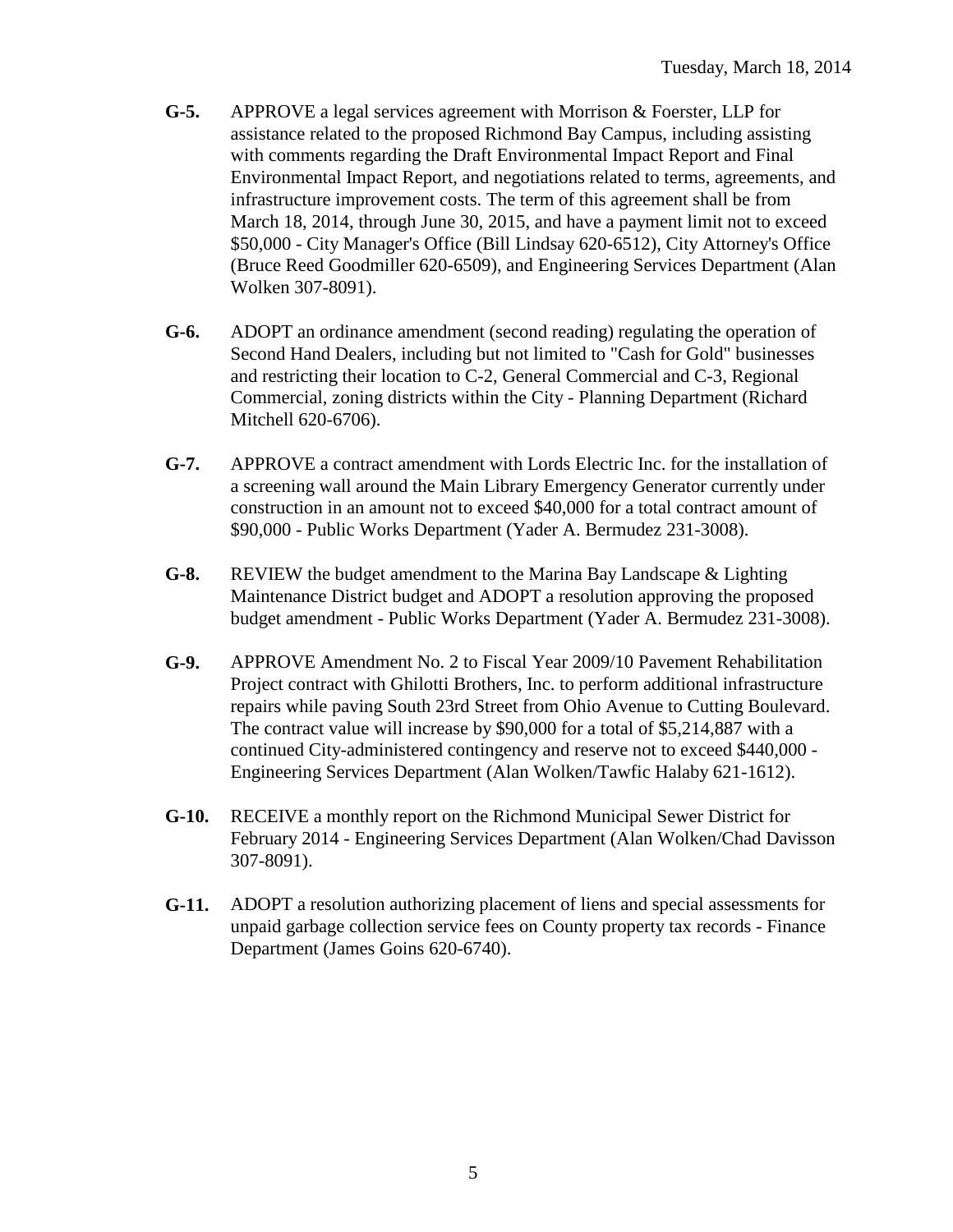- **G-12.** APPROVE to accept and appropriate the 2014 California Governor's Office of Emergency Services (CalOES) grant funds in the amount of \$193,268; and to continue the contract with STAND! For Families Free of Violence, funded by the CALOES Grant, for on-site advocates to assist victims of domestic violence for the period January 1, 2014, to December 31, 2014, in an amount not to exceed \$97,076 - Police Department (Chief Chris Magnus 621-1802). **This item was reviewed and recommended for approval by the Finance Committee at its March 7, 2014, meeting.**
- **G-13.** APPROVE a construction agreement with Showtime Construction (SC) in an amount not to exceed \$128,177 to complete extensive renovation of a single family home located at 390 South 34th Street using Neighborhood Stabilization Program III (NSP3) funds, and to provide construction-related training and work experience to Richmond BUILD participants - Housing and Community Development (Patrick Lynch 307-8140). **This item was reviewed and recommended for approval by the Finance Committee at its March 7, 2014, meeting.**
- **G-14.** APPROVE a grant-funded construction contract with Malachi Paving and Grading to construct the Urban Runoff Treatment Retrofits at 1st Street and Cutting Boulevard in an amount not to exceed \$294,213 - Engineering Services Department (Lynn Scarpa, Stormwater Manager/Chad Davisson, Wastewater/Stormwater Manager 307-8091). **This item was reviewed and recommended for approval by the Finance Committee at its March 7, 2014, meeting.**
- **G-15.** APPROVE the minutes of the regular and special February 4, 2014, City Council Meetings - City Clerk's Office (Diane Holmes 620-6514).
- **G-16.** APPROVE an amendment to the purchase order with Waxie Sanitary Supply for procurement of green seal cleaning and paper products, increasing the amount by \$35,000 for a total of \$70,000 during the fiscal year 2013-14, and including the option to extend this purchase order at \$70,000 per year for an additional two years - Public Works Department (Yader Bermudez 231-3008). **This item was continued from the March 4, 2014, meeting.**
- **G-17.** APPROVE a contract with Community Violence Solutions (CVS) for the continuation of on-site advocacy services to assist victims of domestic violence and sexual assault, in an amount not to exceed \$81,110 and for the period from January 1, 2014, to December 31, 2014 - Police Department (Chief Chris Magnus 621-1802). **This item was continued from the March 4, 2014, meeting.**

## **H. RESOLUTIONS - NOT EARLIER THAN 7:00 P.M.**

**H-1.** ADOPT a resolution authorizing boardmembers and commissioners to continue serving until a replacement appointment is approved - Councilmember Bates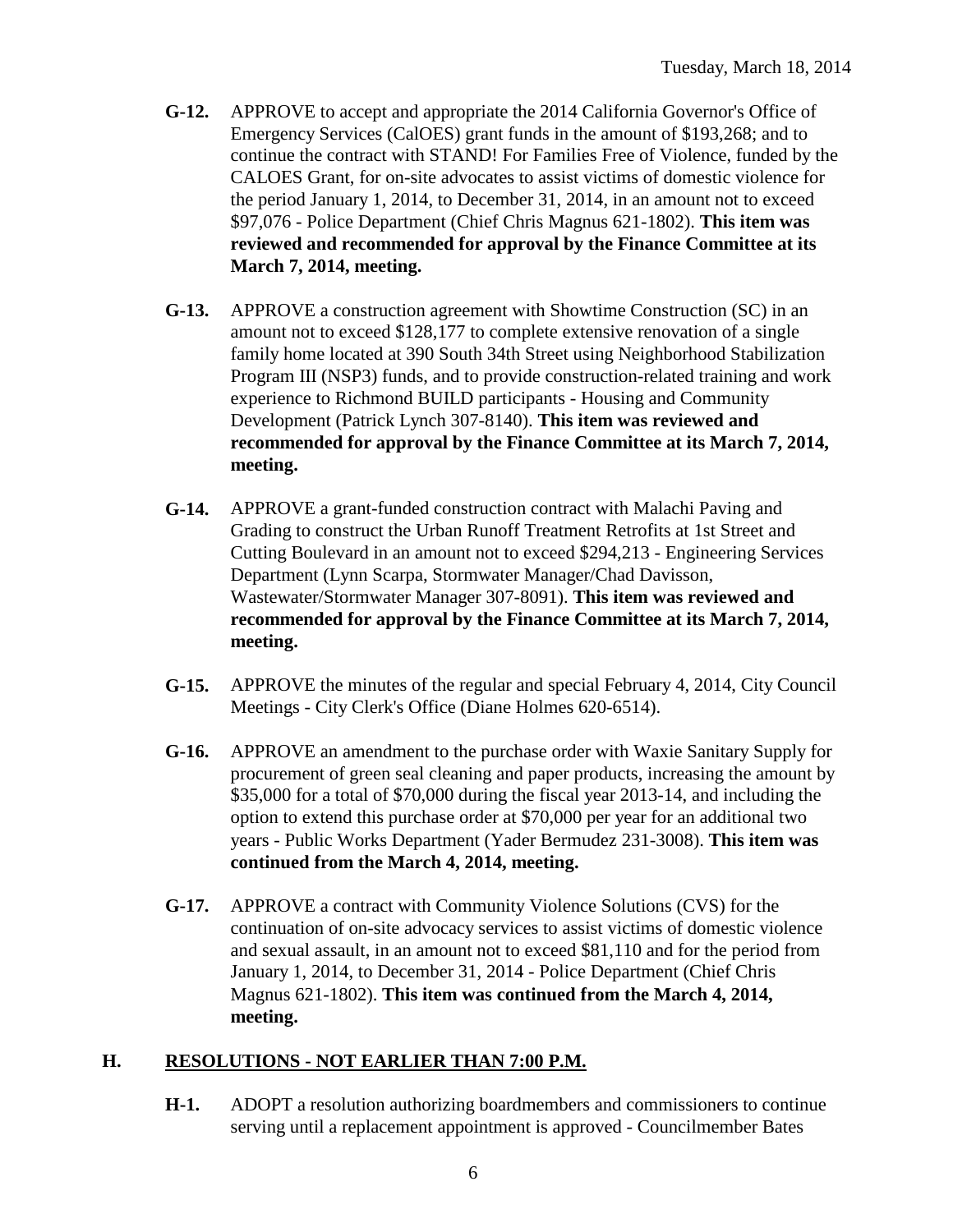(620-6743).

## **I. ORDINANCES - NOT EARLIER THAN 7:15 P.M.**

- **I-1.** REVIEW three ordinances for an increase in the minimum wage in the City of Richmond, INTRODUCE the first reading of the selected ordinance, and RESCIND direction to staff to prepare ballot measures - Mayor McLaughlin (620-6503), Councilmember Beckles (620-6568), and Councilmember Myrick (620-6636).
- **I-2.** INTRODUCE an ordinance (first reading) establishing Health in All Policies as a strategy for improving health and health equity for the City - City Manager's Office (Bill Lindsay 620-6512).

#### **J. COUNCIL AS A WHOLE - NOT EARLIER THAN 8:00 P.M.**

- **J-1.** DISCUSS and provide direction to staff regarding the amount of funding Holland and Knight obtained for the City of Richmond during the term of their contract - Councilmember Boozé (620-6593). **This item was continued from the February 4 and 18, 2014, and March 4, 2014, meetings.**
- **J-2.** APPROVE a budget for a City of Richmond Youth Council in the amount of \$250,000 over five years beginning in Fiscal Year 2014-15 to provide for meaningful resources for a viable way for Richmond's youth to participate formally in regard to issues and concerns of the City of Richmond - Mayor McLaughlin (620-6503). **This item was continued from the March 4, 2014, meeting.**
- **J-3.** CONSIDER changing our governing rules to reduce late night, lengthy meetings, which are routinely hurting the City's ability to take care of important business items - Councilmember Rogers (867-5725) and Councilmember Myrick (620- 6636). **This item was continued from the March 4, 2014, meeting.**
- **J-4.** ESTABLISH a hiring freeze of new and vacant positions until a balanced budget is approved - Councilmember Bates (620-6743).
- **J-5.** DISCUSS and provide direction to staff regarding approving a policy to determine the order in which items are placed on the City Council Meeting agendas - Councilmember Bates (620-6743).
- **J-6.** RECEIVE an update regarding the coordination of a committee to address the concerns of Country Club Vista Homeowners - Councilmember Boozé (620- 6593).